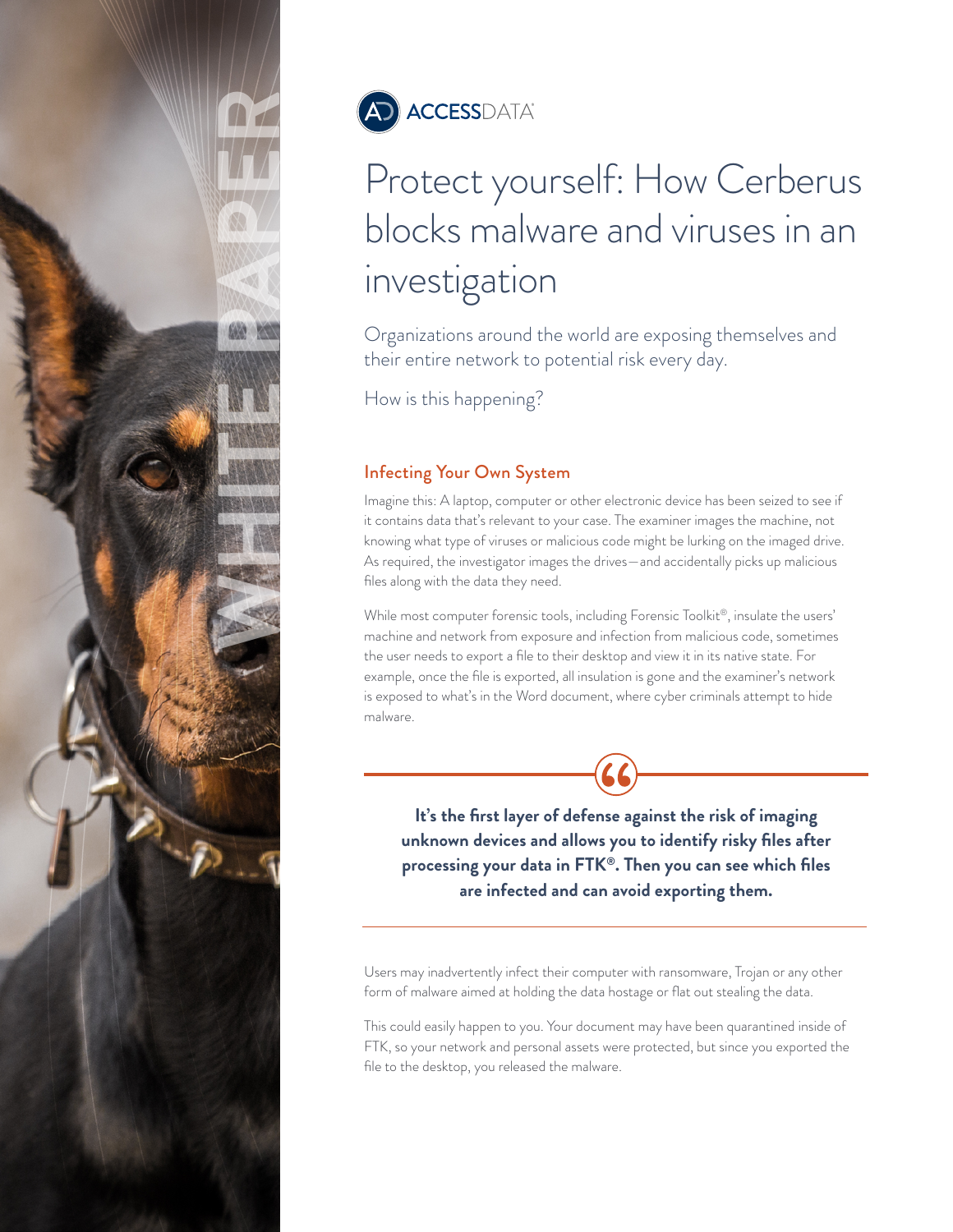#### What's the Solution?

Since these threats are common today, IT, litigation support and examiners need to protect their assets and mitigate risk.

Cerberus can help. You can enable this fully integrated malware analysis tool within FTK simply by activating the Cerberus license. It's the first layer of defense against the risk of imaging unknown devices and allows you to identify risky files after processing your data in FTK. Then you can see which files are infected and can avoid exporting them. Cerberus helps you identify malicious files and helps you answer these and other questions:

- 1. When does the file run—at startup, or when other services are activated?
- 2. What ports is it attempting to communicate through?
- 3. Is it communicating back to the website or other server out of your network?

#### The Workflow

Let's start with a sample case.

You're sitting in the lab with FTK and have the case built up on the computer but no data loaded in. IT brings in a hard drive so you can process evidence.

Here are the best first steps:

- **Load the potentially contaminated data into FTK.** If you have the Cerberus license, you will easily be able to see the files that you do not want to export to your hard drive.
- **If you don't have Cerberus**, when you click on a document and can't view it in its native format, don't right-click and select export, or click export and open with a program. This unleashes the potentially contaminated document.
- **If you have Cerberus:** Go into Evidence, Additional Analysis, and run a Cerberus processing job. Leave the Cerberus option to default, and run on all items.

During these steps, you'll notice Cerberus has two layers.

- **Stage 1—Threat Analysis:** Determines when the program runs and whether it's potentially bad.
- **Stage 2—Static Analysis:** Goes deeper to find the binary 1s and 0s so an examiner can report what's bad and why.

# Apply the Cerberus Score Filter

The Cerberus Score filter allows you look at only the documents that have been analyzed for malware and viruses and assigned a threat-level score. In the Cerberus Score column you'll be able to know which ones to stay away from.

The scores are in pluses and minuses. The higher the score, the bigger the threat. The lower the score, even into the negatives, the less the threat.

- If the score is over 100, it's a red flag that the document has a high probability of malware.
- Any score over 50 is something to be skeptical about.

This scoring also gives insight into medium and low risk items.

For a deeper analysis, the Cerberus Static Analysis shows only the items that have had Cerberus Static Analysis run against them in the dialog box. You can view a threat score report for each executable file, showing the score that was calculated during processing. The report also shows general file properties.